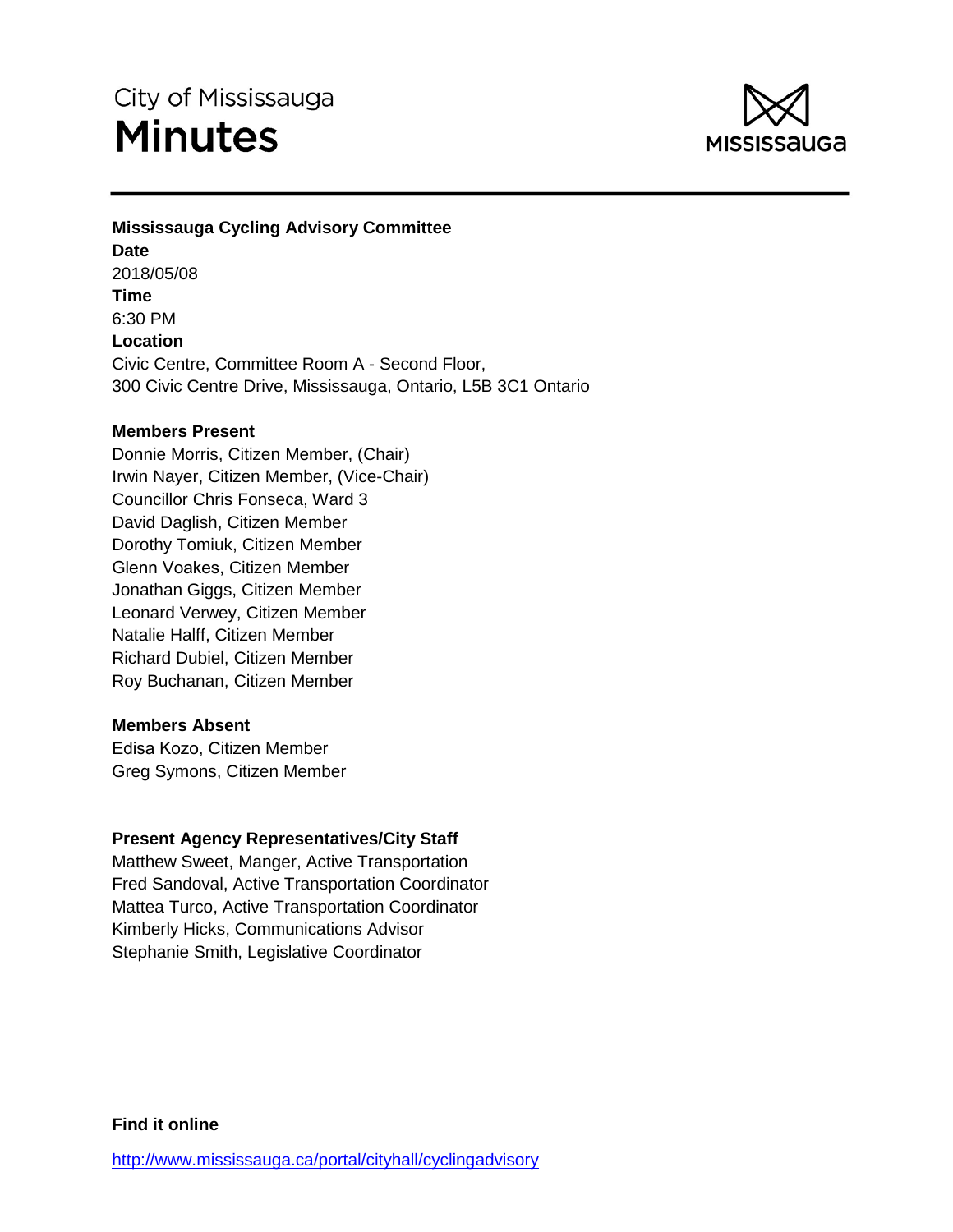## 1. CALL TO ORDER – 6:30PM

### 2. APPROVAL OF AGENDA

Approved (R. Buchanan)

#### 3. DECLARATION OF CONFLICT OF INTEREST – Nil

### 4. MINUTES OF PREVIOUS MEETING

4.1. Mississauga Cycling Advisory Committee Minutes - April 10, 2018

Approved (R. Buchanan)

#### 5. DEPUTATIONS

5.1. Mississauga Moves – Transportation Master Plan (Michelle Berquist, Project Leader, Transportation 10 minutes)

> Ms. Berquist outlined Phase 2 of the Mississauga Moves - Transportation Master Plan. She spoke to where the City is currently, transportation patterns, lifestyle demands and future City patterns.

Jonathan Giggs, Citizen Members spoke to the pervious Master Plan and how the focus was on transit.

RECOMMENDATION MCAC-0018-2018 That the deputation by Michelle Berquist, Project Leader, Transportation regarding the Mississauga Moves – Transportation Master Plan be received.

Received (I. Nayer)

5.2. Burnhamthorpe Water Project – Cycling Detours and Accommodation (Representatives from Region of Peel and Hatch 10 Minutes)

No Discussion took place.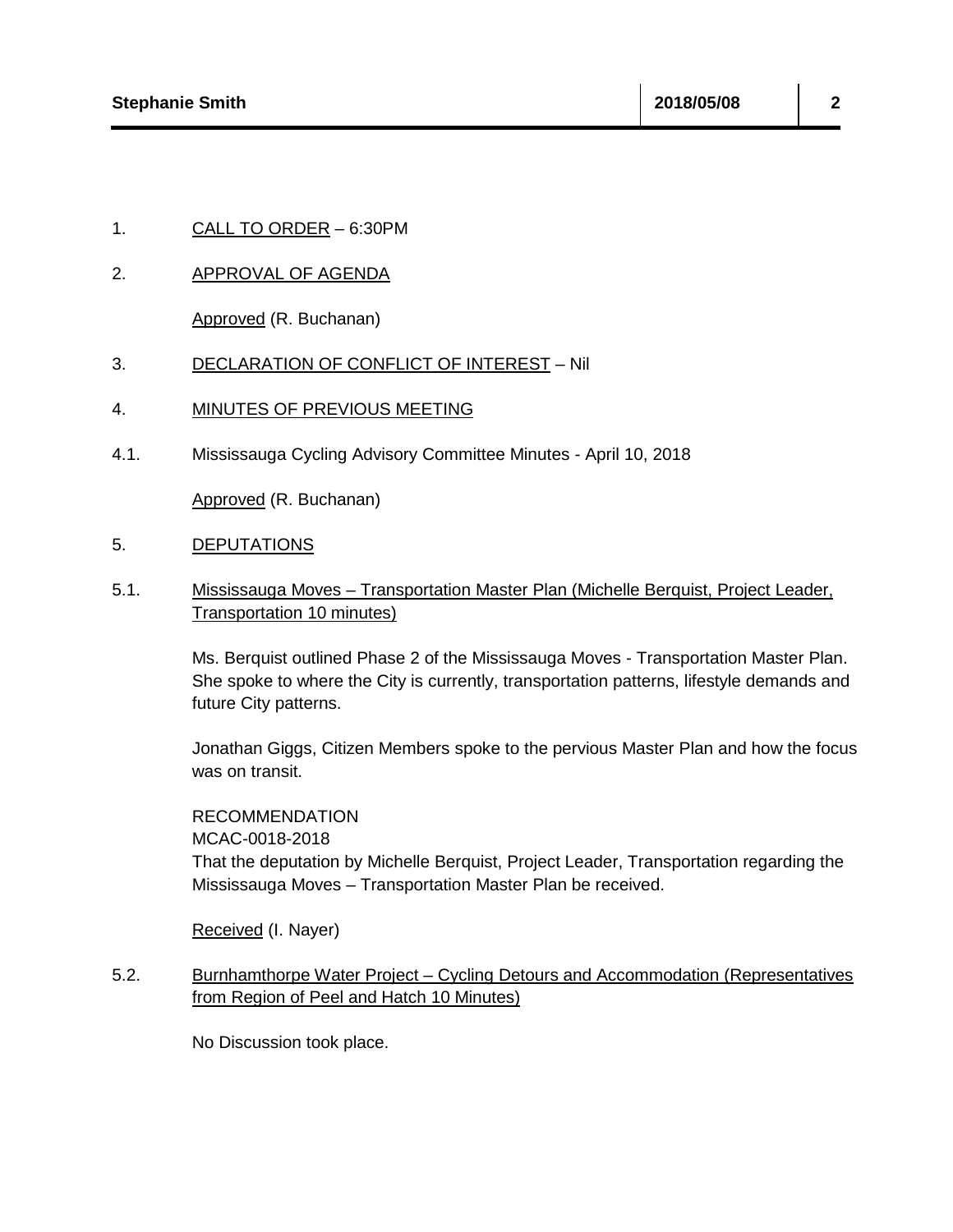## 6. PUBLIC QUESTION PERIOD – Nil

(Persons who wish to address the Mississauga Cycling Advisory Committee about a matter on the Agenda. Persons addressing the Mississauga Cycling Advisory Committee with a question should limit preamble to a maximum of two (2) statements, sufficient to establish the context for the question, with a 5 minute limitation. Leave must be granted by the Committee to deal with any matter not on the Agenda.)

## 7. MATTERS CONSIDERED

## 7.1. Cycling Master Plan Draft and Committee Endorsement (Matthew Sweet, Manager, Active Transportation 15 minutes)

Mr. Sweet spoke to the draft Cycling Master Plan and requested that the Committee write a letter of endorsement.

Donnie Morris, Citizen Member and Jonathan Giggs, Citizen Member expressed concerns with the timeline that was previously presented to the Committee. Mr. Morris noted that before the Committee writes a letter of endorsement they would like to review the presentation prior to it being presented to the Leadership Team.

# 7.2. Cycling on the Mississauga Transitway (Mattea Turco, Active Transportation Coordinator 10 minutes)

Ms. Turco spoke to the memorandum dated May 2, 2018 from Mattea Turco, Active Transportation Coordinator regarding Cycling on the Mississauga Transitway.

Members of the Committee engaged in discussion regarding the trail development, signalized cross rides, the connectivity along Eastgate Parkway and expressed concern with some of wording used in the memorandum. Matthew Sweet, Manager, Active Transportation spoke to future plans along the Transitway corridor.

RECOMMENDATION MCAC-0019-2018 That the memorandum dated May 2, 2018 from Mattea Turco, Active Transportation Coordinator regarding Cycling on the Mississauga Transitway be received.

Received (J. Giggs)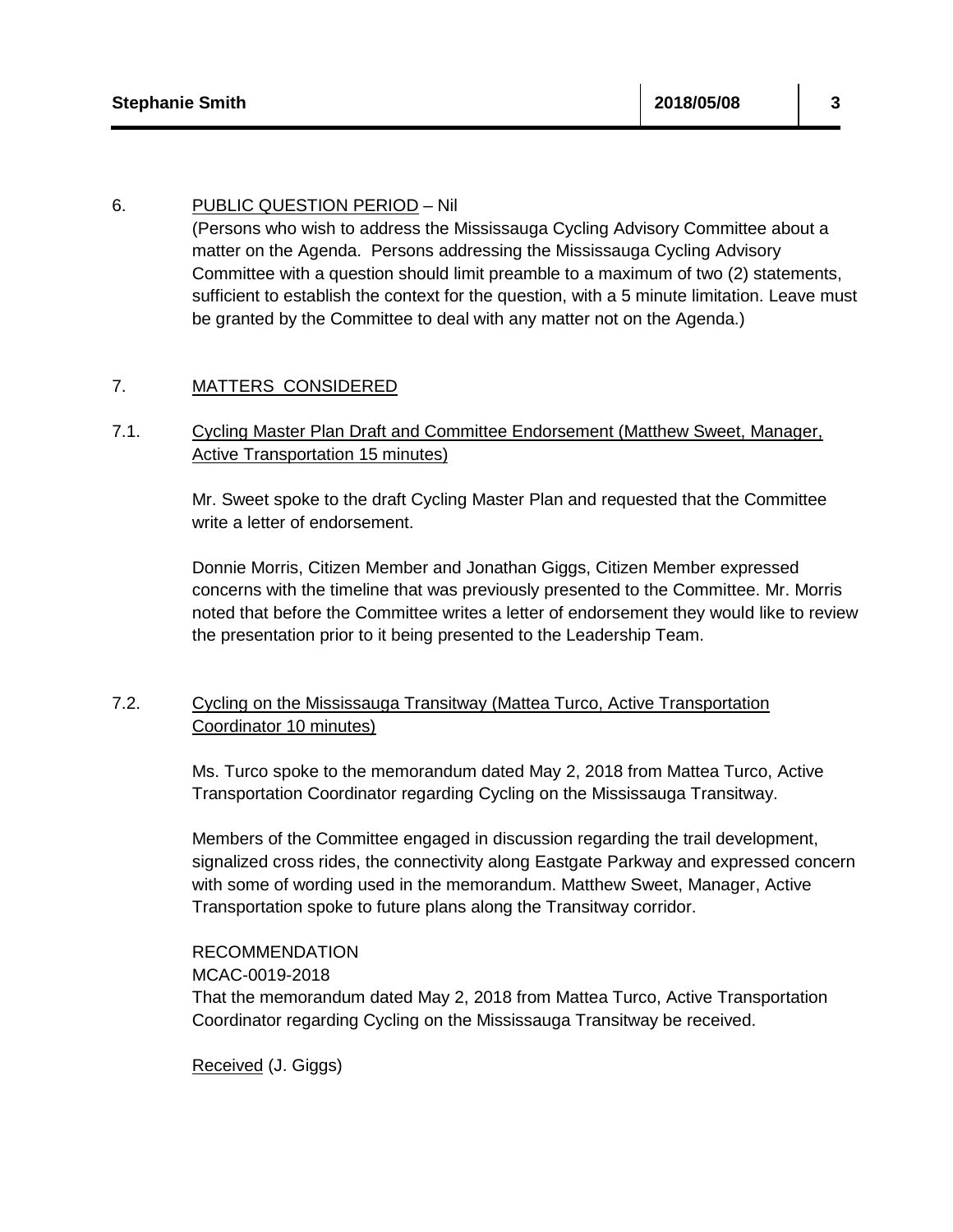### 7.3. Spring Safety Campaign (Matthew Sweet, Manager, Active Transportation 5 minutes)

Mr. Sweet spoke to a partnership with CAA and Share the Road to create a safety communications plan for members of the public.

Jonathan Giggs, Citizen Members spoke to the fine for not having a bell or a light on a bike and enquired what the committee can do to promote safety during the Community Rides.

Members engaged in discussion regarding supplying participants of the Community Rides with bells, coordination between Road Safety Mississauga and MCAC to promote road safety and sending a safety checklist as part of the confirmation email to Community Ride participants.

## 7.4. Bike Challenge – Partnership and Website Update (Matthew Sweet, Manager, Active Transportation and Mattea Turco, Active Transportation Coordinator 10 minutes)

Mr. Sweet spoke to an endorsement from General Committee for the 2018 Bike Partnership with Trillium Health Partners.

Discussion ensured with respect to sharing the Communications plan to Committee Members.

# 7.5. 2018 Community Rides (Jonathan Giggs, Citizen Member and Leonard Verwey, Citizen Member 15 minutes)

Mr. Giggs noted that more information is needed for the upcoming Jim Tovey Memorial Ride. Members of the Committee engaged in discussion regarding the partnership with SustainMobility, the safety component of the rides and the ratio of marshals to riders.

# 7.6. Ontario Bike Summit Debrief (Matthew Sweet, Manager, Active Transportation, Mattea Turco, Active Transportation Coordinator and Jonathan Giggs, Citizen Member 10 minutes)

Mr. Sweet and Mr. Giggs spoke to highlights and the guest speakers of the 2018 Ontario Bike Summit.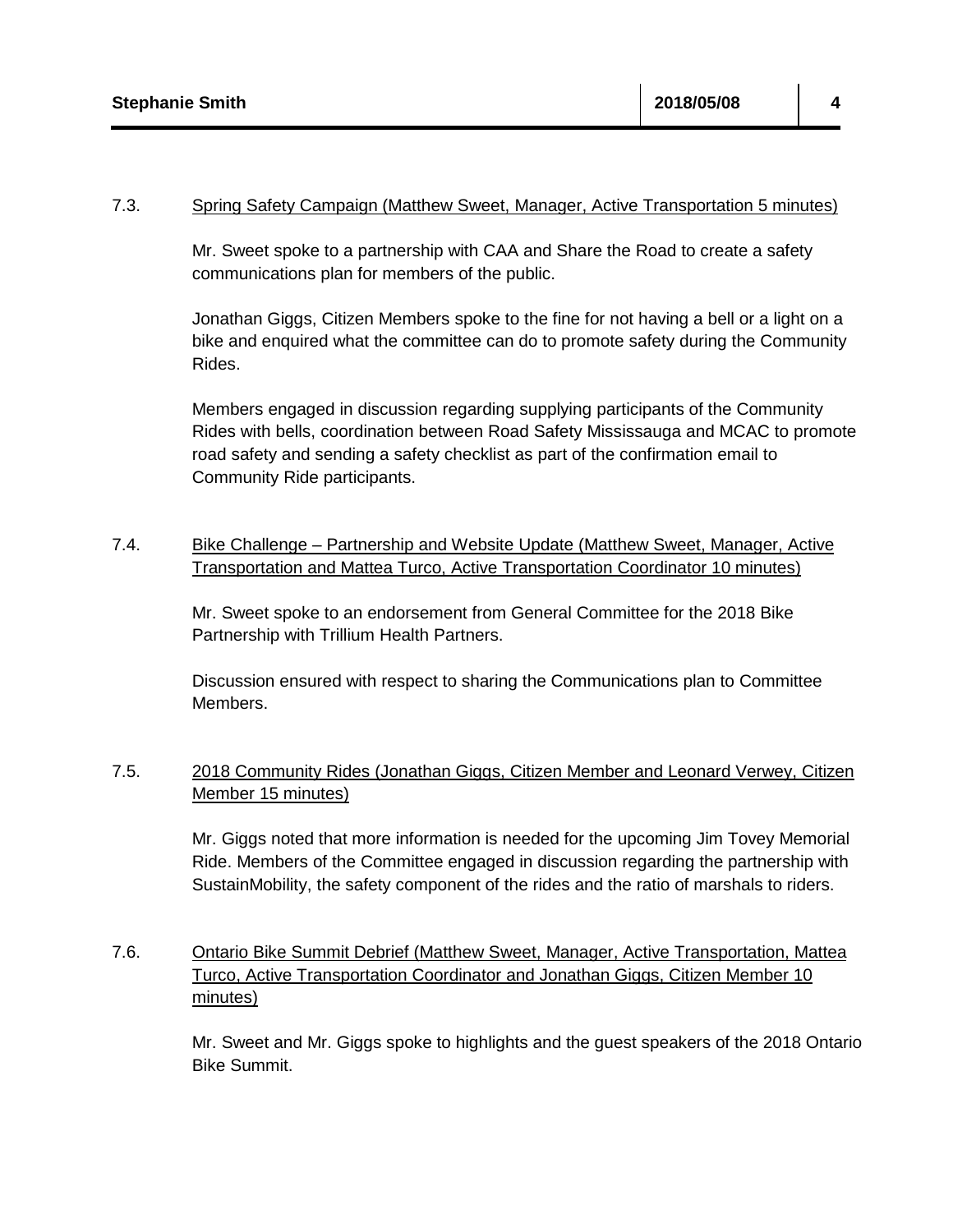# 7.7. Joint Cycling Committees Meeting - June 2 (Matthew Sweet, Manager, Active Transportation 5 minutes)

Members of the Committee spoke to the upcoming June  $2<sup>nd</sup>$  Joint Cycling Committee meeting.

RECOMMENDATION MCAC-0020-2018 That up to \$100.00 be spent from the 2018 Committee of Council budget for Irwin Nayer to attend the Joint Cycling Committee Meeting on June 2, 2018.

Approved (J. Giggs)

## 7.8. Road Safety Committee Updates (Leonard Verwey, Citizen Member 10 minutes)

Mr. Verwey spoke to road safety messaging that the Road Safety Committee is currently working on and the upcoming Public Works Week.

# 7.9. Promotions and Communications Subcommittee Update (Dorothy Tomiuk, Citizen Member 5minutes)

Ms. Tomiuk spoke to the timing of the Community Ride registration tweets, the MCAC website, archiving previous Community Ride routes, Vision Zero and the bike challenge.

# 7.10. Mississauga Cycling Advisory Committee Work Plan

No discussion took place.

# 8. **INFORMATION ITEMS**

8.1. Cycling Discount (Councillor Fonseca 5 minutes)

Councillor Fonseca spoke to the article dated April 20, 2018 regarding Cycling Discounts.

9. OTHER BUSINESS – Nil